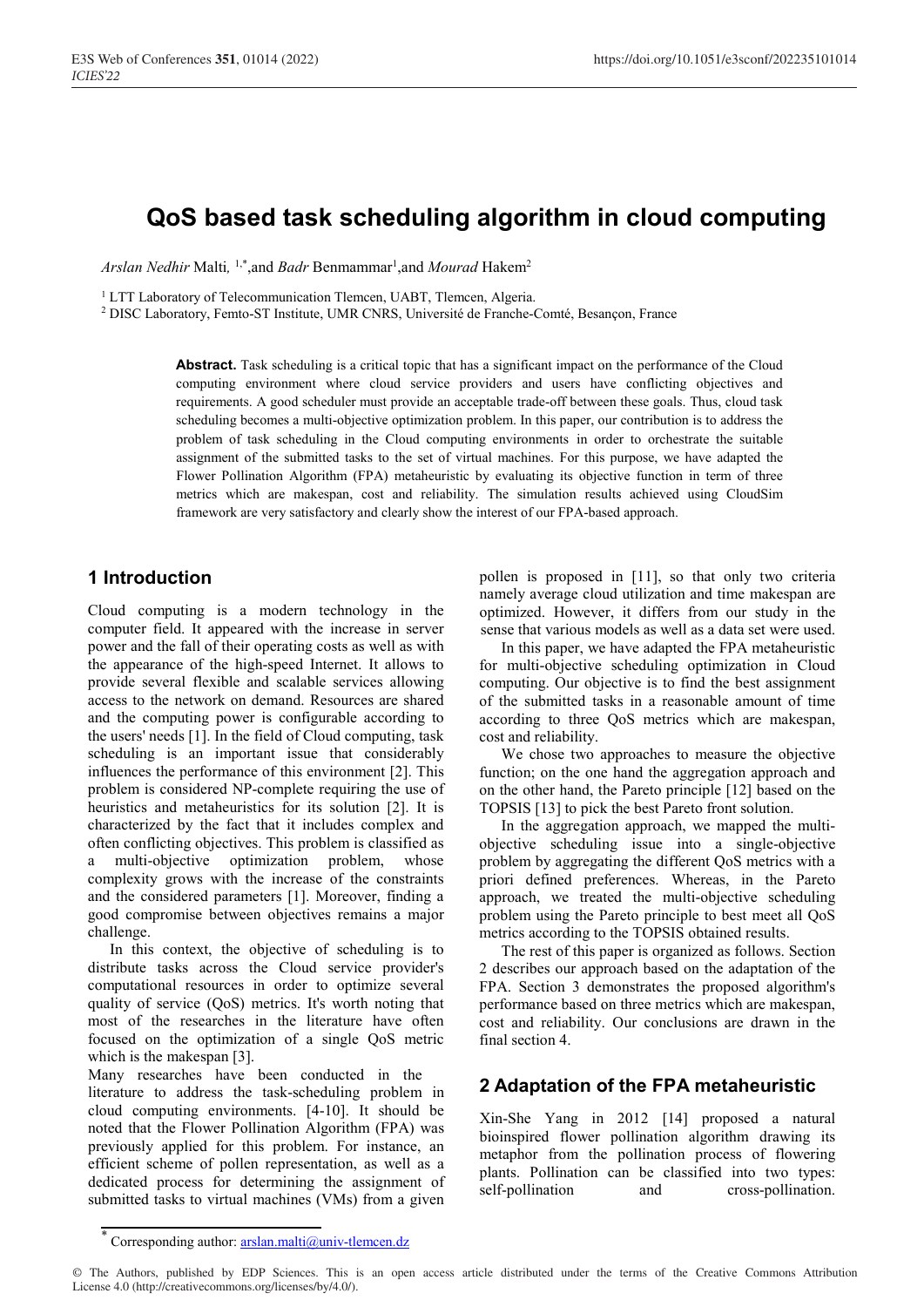The former, also known as local pollination, occurs when pollen from one flower pollinates the same flower or other flowers of the same plant with the assistance of environmental factors [14]. While cross-pollination, also known as global pollination, occurs over long distances when pollen is transferred from one flower to another flower in a different plant through direct or indirect intervention by pollinators following Levy flight behavior [15].

During the process of optimization, the FPA algorithm's search space is explored through biotic and cross-pollination where the movement of the pollen is represented by the markovian Lévy flight stochastic processes [15]. The latter is a random walk based on a random step from the Lévy distribution, causing a much longer movement from its current position.

The FPA pseudo code that has been adapted for the assignment of tasks to the different virtual machines is outlined in Algorithm I.

We have adapted the FPA metaheuristic to our scheduling problem by considering a set of VMs as the FPA population. The objective is to find the suitable VM for each task based on a multi-objective optimization of the following three parameters:

- **Makespan:** it represents the time difference between the submission of the first task and the receipt of the results (the finish time of the last executed task).
- **Cost:** the total execution cost is the sum of the costs related to the use of virtual machines for all the tasks. The execution cost of the task depends on both the duration of its execution on the machine and the unit price of running it on that machine.
- **Reliability:** it represents the probability that a task will be executed successfully, without any resource failure. Our model for measuring reliability is based on a failure rate which is an intrinsic property of the resource. It is calculated as follows.

$$
Reliability = exp^{-\sum_{i=1}^{n} TE(T_i) * \lambda_j}
$$
 (1)

Where,  $TE(T_i)$  is the execution time of the task  $T_i$ and  $\lambda_i$  is the failure rate of the machine running the task.

The above three metrics are classified into two categories: the QoS metrics to be maximized (reliability) and those to be minimized (makespan and cost).

In a multi-objective optimization context, the objective function that results from the aggregation of the three previously criteria is defined as follows:

$$
F = w_1 * Makespan + w_2 * cost + w_3 * \left(\frac{1}{Reliability}\right) \quad (2)
$$

where  $w = \{w_1, w_2, w_3\}$  is the weight vector that reflects the importance or requirement of the user with respect to each criterion.

As the function  $F$  is to be minimized and as the third parameter *Reliability* is to be maximized, we will take its inverse  $\frac{1}{Reliability}$  in order to minimize all the objective functions.

#### **Algorithm I**

| Define a switch probability $p \in [0,1]$                       |  |  |  |
|-----------------------------------------------------------------|--|--|--|
| For each task $T_i$ in the list of cloudlets do                 |  |  |  |
| Initialize the initial population with random VMs               |  |  |  |
| Find the best virtual machine $V_{best}$ for task $T_i$ in the  |  |  |  |
| initial population                                              |  |  |  |
| While (stop criterion) do                                       |  |  |  |
| For each virtual machine $V_i$ in the population do             |  |  |  |
| If rand() $\lt p$ then                                          |  |  |  |
| Draw a step size L that obeys a Lévy distribution               |  |  |  |
| Do global pollination via $V_i' = V_i + L(V_i - V_{best})$      |  |  |  |
| Else                                                            |  |  |  |
| Draw $\varepsilon$ from a uniform distribution in [0, 1]        |  |  |  |
| Randomly choose two virtual machines $V_i$ and $V_k$            |  |  |  |
| from all solutions.                                             |  |  |  |
| Do local pollination via $V_i' = V_i + \varepsilon (V_i - V_k)$ |  |  |  |
| <b>End if</b>                                                   |  |  |  |
| Evaluate the virtual machine $V_i'$                             |  |  |  |
| If the new generated machine is better, replace $V_i$           |  |  |  |
| with $V_i'$                                                     |  |  |  |
| End for                                                         |  |  |  |
| Update $V_{best}$ (the best machine in the population)          |  |  |  |
| <b>End while</b>                                                |  |  |  |
| <b>End for</b>                                                  |  |  |  |

Note that a pre-simulation stage using the appropriate FPA is necessary to find the best assignments of cloudlets to VMs before sending them to the broker.

### **3 Performance evaluation**

For FPA, two parameters have to be defined: the size of the population and the switching probability p which determine the search's diversification and intensification percentage. For all the simulations, we used a population size equal to 20% of the created VMs (this percentage gave us better performances). Concerning the switching probability, we took  $p = 0.8$  since this value is suitable for most applications [14]. For the stop criterion, we considered the convergence of the FPA algorithm. The simulations were performed in a heterogeneous environment as listed in Table 1 defining the value associated with each parameter.

We used the CloudSim framework [16] for the various simulations. This tool was chosen for its modeling qualities. It is a generalized and extensible toolkit that supports system modeling and the behavior of Cloud computing components including DataCenters, VMs, cloudlets (tasks) and brokers.

For the assessment of the addressed multi-objective scheduling problem, a comparison was performed using two versions for the evaluation of the solutions provided by FPA, namely the Pareto principle based on the TOPSIS technique and the weighted sum method by aggregating the different QoS metrics according to the previously stated objective function (2).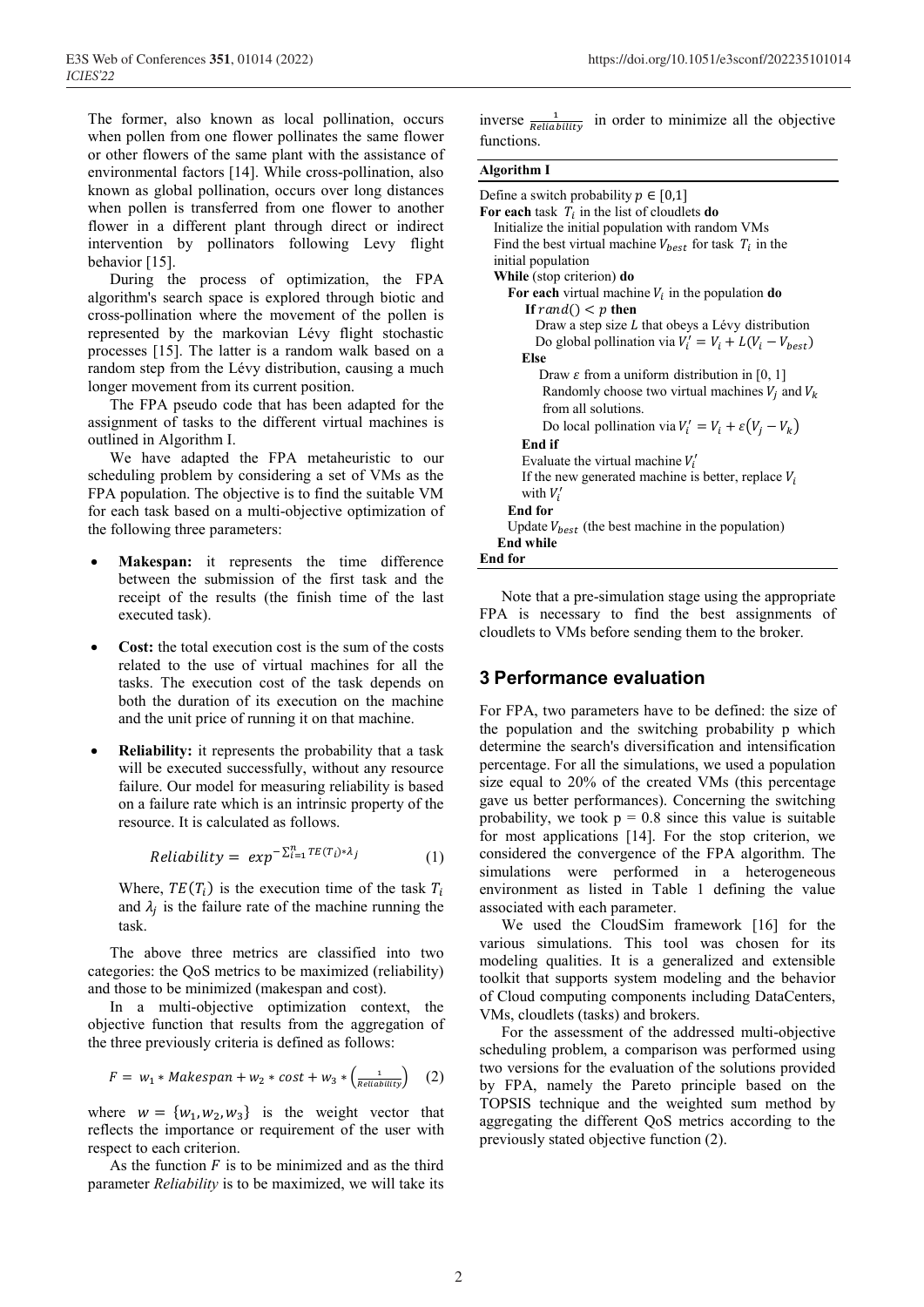| Data-Center     | Number of Data-Centers | $\overline{4}$                              |
|-----------------|------------------------|---------------------------------------------|
| Host            | Number of Hosts        | 8                                           |
|                 | <b>PES</b>             | 4                                           |
|                 | <b>MIPS</b>            | 6 0 0 0                                     |
|                 | RAM                    | $20$ GB                                     |
|                 | Bandwidth              | $10$ GB                                     |
|                 | Storage                | 1 TB                                        |
| Virtual Machine | Number of VMs          | $40 - 60$                                   |
|                 | <b>MIPS</b>            | 1 000 to 5 000                              |
|                 | RAM                    | 1 GB to 5 GB                                |
|                 | Bandwidth              | 100 MB to 500 MB                            |
|                 | Storage                | $10$ GB                                     |
| Cloudlets       | Number of cloudlets    | $500 - 1000 - 1500$                         |
|                 | Length                 | 3 000 to 10 000                             |
|                 | Type                   | Heterogeneous                               |
|                 | Submission time        | Poisson distribution of parameter $\lambda$ |

**Table 1.** CloudSim simulation parameters.

For both versions, we used two vectors with different weights  $\{0.5, 0.2, 0.3\}$  and  $\{0.2, 0.5, 0.3\}$  matching respectively to the criteria respectively {Makespan, Cost, Reliability}. The first vector {0.5,0.2,0.3} favors makespan, whereas in the second vector {0.2,0.5,0.3} privileges cost objective.



**Fig. 1.** Comparison in terms of makespan for 40 VMs.



**Fig. 2.** Comparison in terms of makespan for 60 VMs.

First, we evaluate the time makespan achieved by the compared approaches. From Figs. 1 and 2, we can observe that, no matter the number of tasks and the number of virtual machines, we deal conflicting objectives. Indeed, Pareto-TOPSIS approach minimizes

well the time makespan with the weight vector {0.5,0.2,0.3} which favors the time makespan objective. In contrast, the weighted sum method produces better performance for the vector weight {0.2,0.5,0.3} which privileges the execution cost objective. This experiment show that Pareto-TOPSIS strategy alleviates this problem by finding better compromise solutions between the considered objectives. This can be explained by the *pareto dominance* concept which does not allow one objective to dominate the other.



**Fig. 3.** Comparison in terms of cost for 40 VMs.



**Fig. 4.** Comparison in terms of cost for 60 VMs.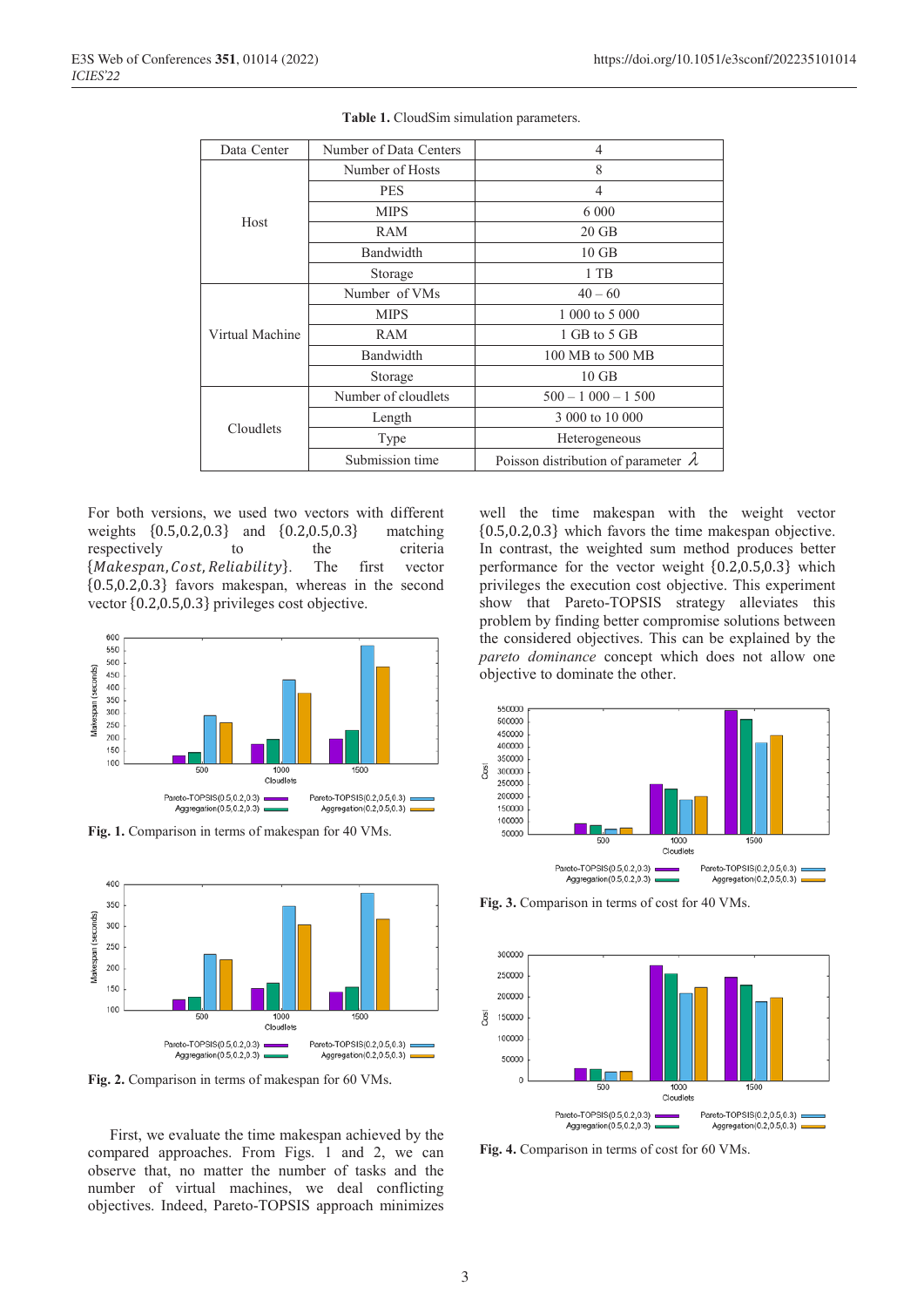Comparing the results of the weighted sum to the results of Pareto-TOPSIS in terms of execution cost, it can be shown in Figs. 3 and 4 that the later gives the best performance with a vector of weights that favors the execution cost. This is because the Pareto-TOPSIS based approach tries to ensure the three considered objectives owing to their importance. This leads to efficient cost minimisation during the scheduling process. However, in terms of reliability optimization, we can see from Figs 5 and 6 that the difference between the achieved performances of the compared methods are almost similar regardless of the number of tasks and the number of virtual machines.



**Fig. 5.** Comparison in terms of reliability for 40 VMs.



**Fig. 6.** Comparison in terms of reliability for 60 VMs.

Taken as a whole, concerning the two objectives makespan and cost, the best is to use Pareto-TOPSIS with the adapted weight vector. Indeed, the weighted sum is a simple projection from the multi-objective to the mono-objective. A purely multi-objective approach like Pareto-TOPSIS is more recommended in this context. For reliability, this is a somewhat special metric because in the Cloud, VMs are considered reliable since existing Cloud providers offer services with too small failure rates that can go down to  $10^{-7}$  or  $10^{-8}$ . For this reason, the used method does not have much impact on this objective.

### **4 Conclusion**

In this paper, we have addressed the task scheduling problem in Cloud computing environments. The main objective is to orchestrate the best assignment of the submitted tasks to VMs while satisfying user's requirements. To this end, we proposed a multi-objective

optimization approach that combined flower pollination metaheuristic with TOPSIS-based Pareto principle to select the Pareto front's most compromising solution. Based on CloudSim Framework, the obtained results are more interesting for TOPSIS according to the Pareto principle by comparing them with the aggregation especially for the favored criterion, in order to offer a better QoS to the users according to their needs.

In future work, we intend to extend the studied optimization problem to other QoS metrics (load balancing, energy, fault tolerance ...). It would also be interesting to introduce a new notion of optimality in addition to Pareto and aggregation as well as the application of other metaheuristics such as firefly algorithm [17], bacterial foraging for optimization [18] or dragonfly algorithm [19] in order to compare their results with the FPA's performances.

## **References**

- 1. J. PRAVEENCHANDAR, A. TAMILARASI, *Dynamic resource allocation with optimized task scheduling and improved power management in cloud computing*. Journal of Ambient Intelligence and Humanized Computing, **12**.3, pp. 4147-4159 (2021)
- 2. E. H. Houssein, A. G. Gad, Y. M. Wazery, *Task scheduling in cloud computing based on metaheuristics: Review, taxonomy, open challenges, and future trends*, Swarm and Evolutionary Computation, pp. 100841 (2021)
- 3. A. Semmoud, M. Hakem, B. Benmammar, and J.-C. Charr, *Load balancing in cloud computing environments based on adaptive starvation threshold*, Concurrency and Computation: Practice and Experience, **32**.11, pp. e5652 (2020)
- 4. N. Miglani, G. Sharma. *Modified particle swarm optimization based upon task categorization in cloud environment*. IJEAT **8**.4, pp. 67–72 (2019)
- 5. C. Y. Liu, C. M. Zou, P. Wu, *A task scheduling algorithm based on genetic algorithm and ant colony optimization in cloud computing*. In 2014 13th International Symposium on Distributed Computing and Applications to Business, Engineering and Science. IEEE, pp. 68-72 (2014)
- 6. N. Bacanin, T. Bezdan, E. Tuba, I. Strumberger, M. Tuba, M. Zivkovic, *Task scheduling in cloud computing environment by greywolf optimizer*, in 2019 27th Telecommunications Forum (TELFOR), pp. 1–4 (2019)
- 7. I. Strumberger, N. Bacanin, M. Tuba, E. Tuba, *Resource scheduling in cloud computing based on a hybridized whale optimization algorithm*. Appl. Sci. **9**.22, pp. 4893 (2019)
- 8. R. Medara, R. S. Singh. *Energy-aware workflow task scheduling in clouds with virtual machine consolidation using discrete water wave optimization.* Simulation Modelling Practice and Theory, **110**, pp. 102323 (2021)